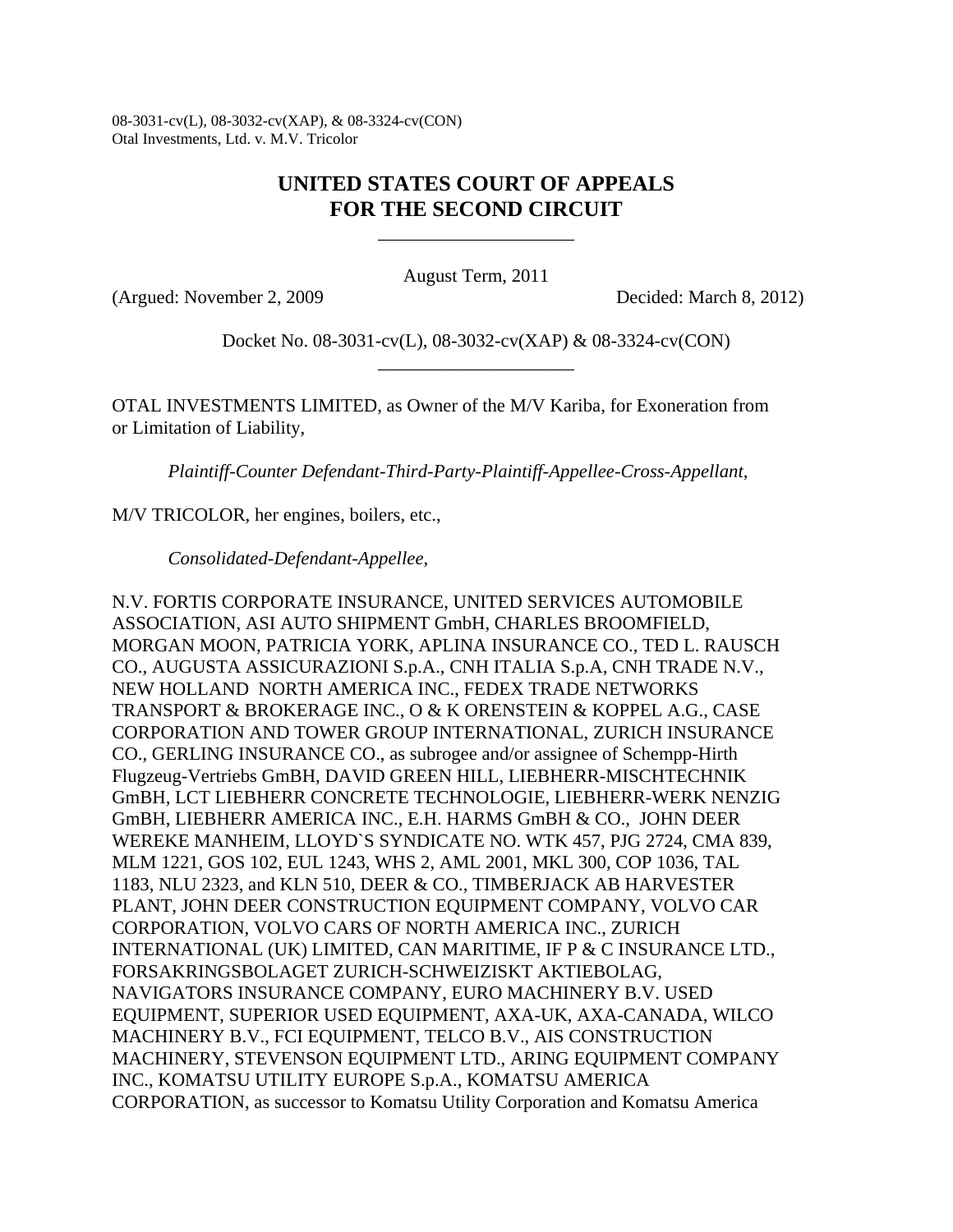International Company, THE TOKIO MARINE AND FIRE INSURANCE CO. LTD., NACCO MATERIALS HANDLING B.V., NACCO MATERIALS HANDLING GROUP, ROUNDO AB, ACE USA, SAMUEL SHAPIRO & COMPANY INC., SANDVIK SRP AB, AGGREGATE CRUSHER SPEC. LLC & NANSSON AGGREGATES, LANDINI S.p.A., LANDINI U.S.A. INC., FIREMAN`S FUND MCGEE, BAYERISCHE MOTOREN WERKE AKTIENGESELLSCHAFT, BMW OF NORTH AMERICA LLC , HAFTPFLICHTVERBAND DER DEUTSCHEN INDUSTRIE VAG., XL WINTERTHUR INTERNATIONAL INSURANCE COMPANY LTD., AIG EUROPE, FRANKFORT, DBV WINTERTHUR VERSICHERUNGEN, GERLING ALLGEMEINE VERSICHERUNGS AG, SAAB AUTOMOBILE AB, SAAB DEUTSCHLAND GmBH, SAAB CARS USA INC., ALLIANZ MARINE & AVIATION VERSICHERUNGS AG, ZURICH GLOBAL ENERGY, AMERICAN INTERNATIONAL MARINE AGENCY,

*Claimants-Appellees*,

-v.-

M/V CLARY,

*Third-Party-Defendant-Cross-Defendant-Appellant-Cross-Appellee*,

MINERAL SHIPPING CO., MST MINERALIEN SCHIFFAHRT SPEDITION UND TRANSPORT GmBH, CLARY SHIPPING PTE LTD.,

*Third-Party-Defendants-Appellants-Cross-Appellees*,

ACTINOR CAR CARRIER I AS, CAPITAL BANK PUBLIC LIMITED COMPANY, WALLENIUS WILHELMSEN LINES AS, WILH. WILHELMSEN ASA,

*Third-Party-Defendants-Counter Claimants-Appellants-Cross-Appellees*.

Before: B.D. PARKER, HALL, and LYNCH, *Circuit Judges.* \_\_\_\_\_\_\_\_\_\_\_\_\_\_\_\_\_\_\_\_\_\_\_\_\_

\_\_\_\_\_\_\_\_\_\_\_\_\_\_\_\_\_\_\_\_\_\_\_\_\_

Appeal from the amended opinion and order of the United States District Court for the

Southern District of New York (Baer, *J.*) allocating liability for a collision that led to the sinking

of the M/V Tricolor in the English Channel. The owners of each of the three vessels involved in

the collision have appealed that allocation. In addition, the owners of the M/V Clary contend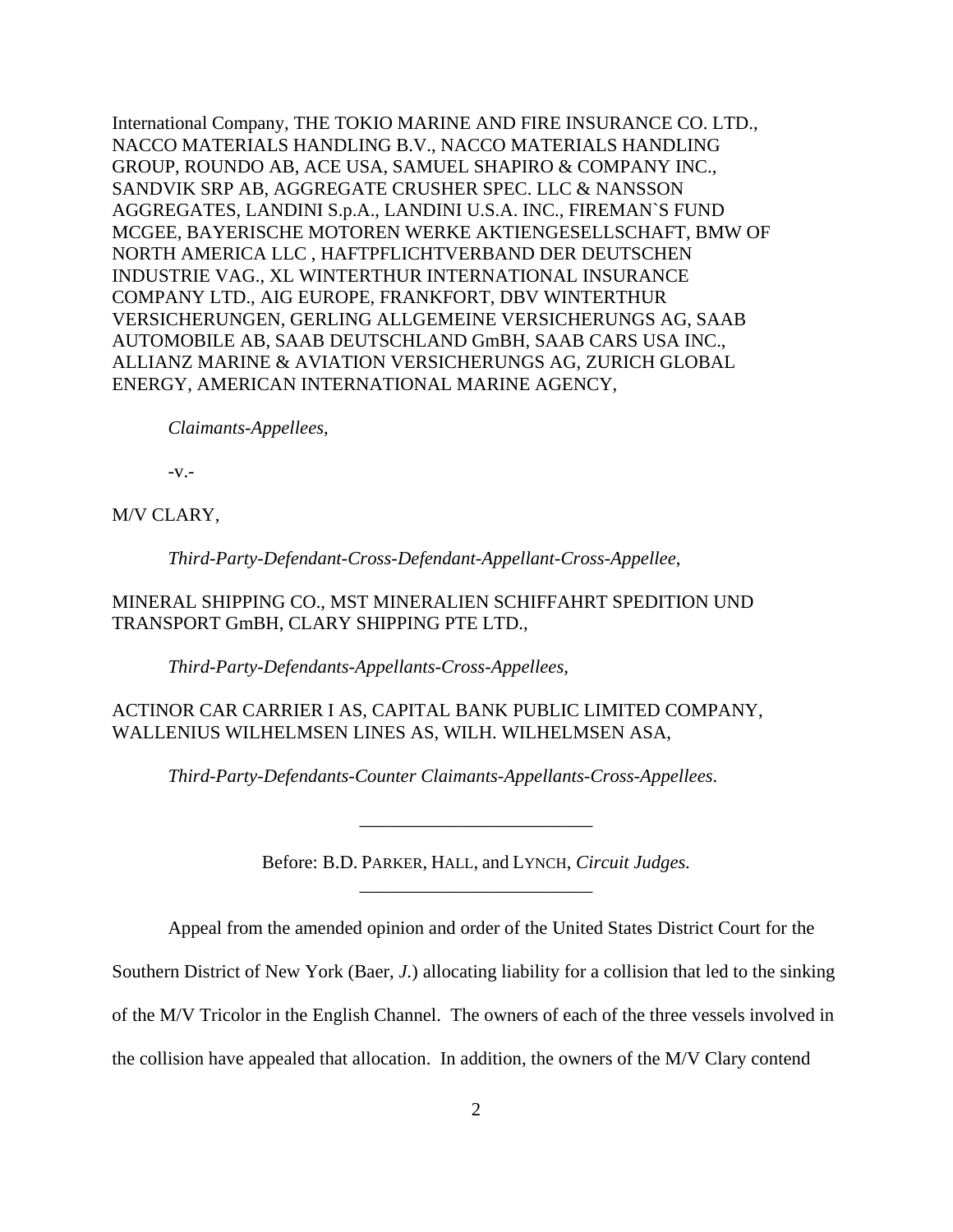that they are entitled to limit their liability under the Limitation of Liability Act, and the manager of that vessel asserts that the district court erred in finding it liable for the collision under common law. For the reasons that follow, we AFFIRM the district court's allocation of liability, VACATE and REMAND the issue of whether the shipowners are entitled to limit their liability under the statute, and decline to address the manager's argument, as it was raised for the first time on appeal.

> JOHN D. KIMBALL, Blank Rome LLP, New York, New York, *for Plaintiff-Counter-Defendant-Third-Party-Plaintiff-Appellee-Cross-Appellant*.

CHESTER D. HOOPER (James T. Shirley, Francesa Morris, *of counsel*) Holland & Knight, New York, New York, *for Third-Party-Defendants-Counter-Claimants-Appellants-Cross-Appellees*.

EDWARD J. POWERS, Vandeventer Black LLP, Norfolk, Virginia, *for Third-Party-Defendant-Cross-Defendant-Appellant-Cross-Appellee* and *Third-Party-Defendants-Appellants-Cross-Appellees*.

RAYMOND P. HAYDEN (Kipp C. Leland, *of counsel*) Hill Rivkins & Hayden, LLP, New York, New York, *for Claimants-Appellees*.

Nicholas Philip Giuliano, Bennett, Giuliano, McDonnell & Perrone, LLP, New York, New York,

Keith W. Heard, Burke & Parsons, New York, New York,

Alfred J. Will, Badiak & Will, Mineola, New York,

*for certain Claimants-Appellees*.

PER CURIAM: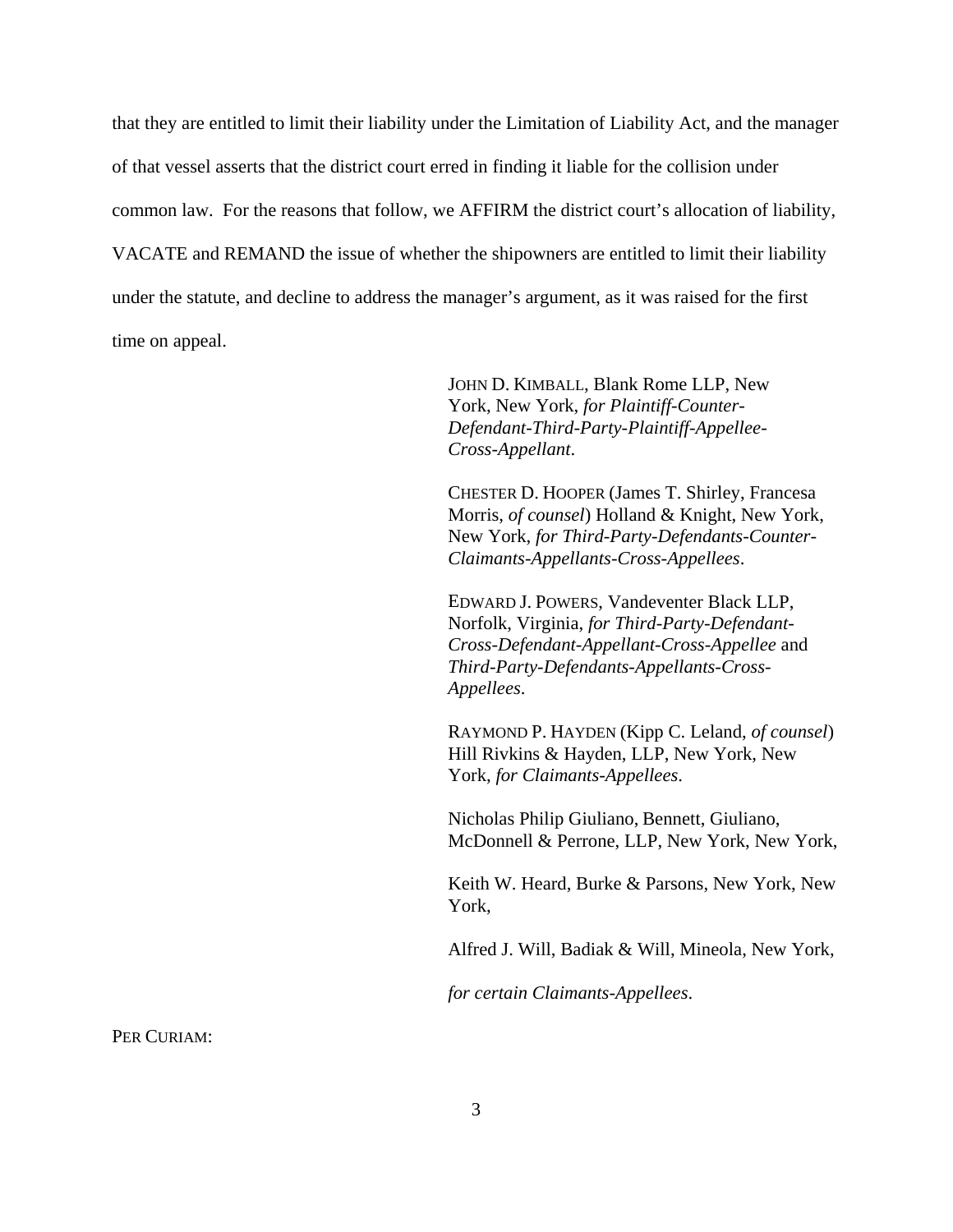Nine years ago, on a foggy night in the English Channel, three vessels—the M/V Kariba (the "Kariba"), the M/V Tricolor (the "Tricolor"), and the M/V Clary (the "Clary")—came into close proximity of one another. The Kariba altered course to avoid the Clary and, in doing so, struck the Tricolor, causing it to sink. Subsequently, the owners of the Kariba brought an action for exoneration or limitation of liability. The parties filed cross-claims, counter-claims, and third-party claims. After a bench trial in 2005, the district court (Baer, *J.*) held the Kariba 100% liable for the collision. *In re Otal Invs. Ltd.*, Nos. 03-civ-4304, 03-civ-9962, 04-civ-1107, 2006 WL 14512 (S.D.N.Y. Jan. 4, 2006) ("*Otal I*"). The owners of Kariba and the owners of the cargo on the Tricolor (the "Cargo Claimants") appealed. We reversed in part, holding that all three vessels had violated international regulations and were partially responsible for causing the collision, and remanded for the district court to consider the relative culpability of each vessel and the extent to which that culpability caused the collision. *Otal Invs. Ltd. v. M.V. Clary*, 494 F.3d 40, 63 (2d Cir. 2007) ("*Otal II*"). In its June 28, 2008 amended opinion and order, the district court allocated 63% liability to the Kariba, 20% liability to the Clary, and 17% liability to the Tricolor. *Otal Investments Ltd. v. M/V Clary*, No. 03-civ-4304, 03-civ-9962, 04-civ-1107, 2008 WL 2844019 (S.D.N.Y. June 23, 2008) ("*Otal III*"). Among other holdings, the district court did not permit the Clary's Owners to limit their liability under the Limitation of Liability Act. All of the ships' interests appealed, arguing that the district court erred in allocating liability. The Clary Owners also contend that the district court erred in denying its motion for limitation of liability, and the Clary manager claims that the district court erred by imposing liability upon it. We find no error in the district court's allocation of liability. However, we find clear error in the district court's determination that the Clary Owners were not entitled to limit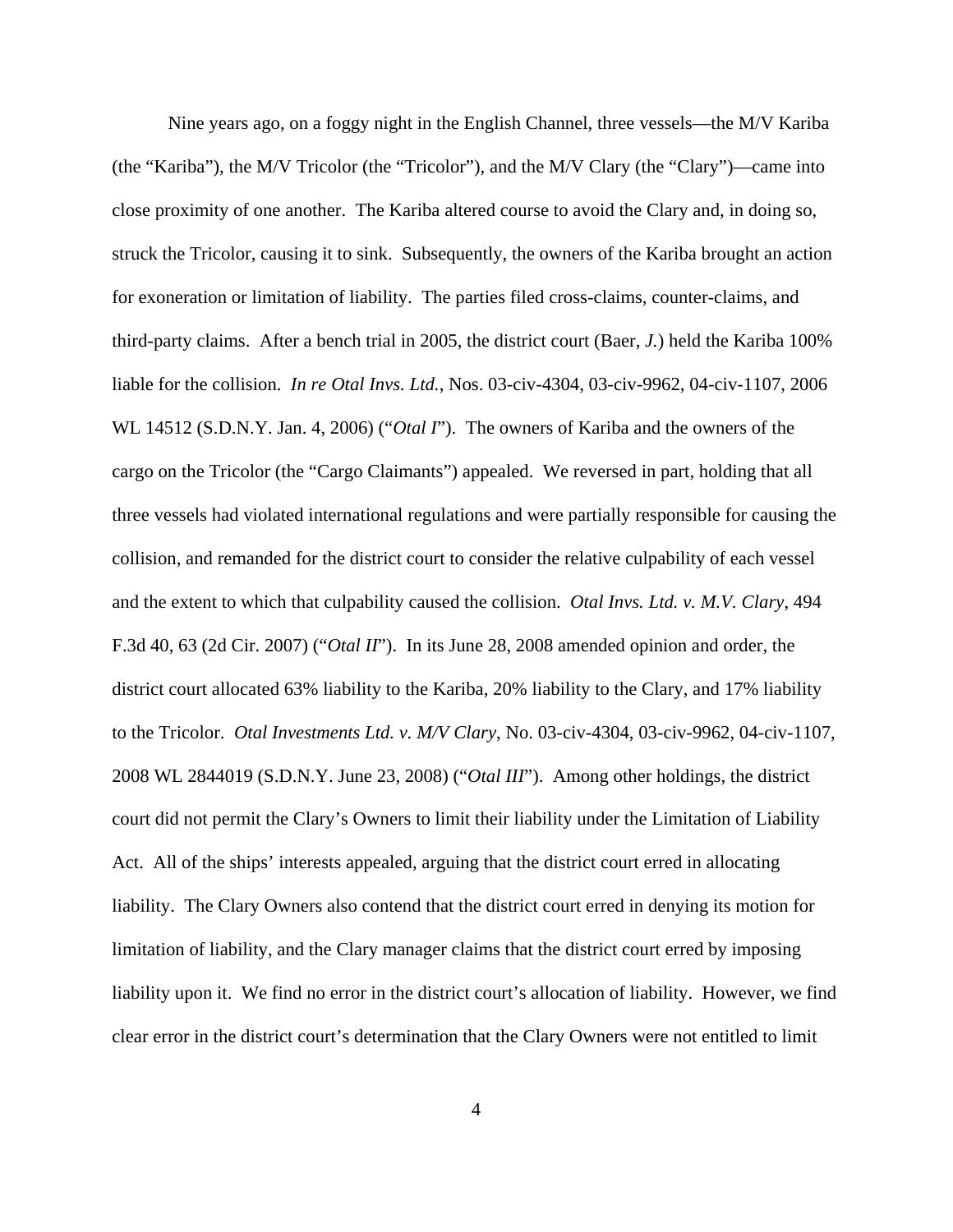their liability. We decline to address the Clary manager's argument that its liability is limited because that argument was not raised below. We therefore AFFIRM in part, and VACATE and REMAND in part, for further proceedings consistent with this opinion.

#### **I. Background**

The facts surrounding the collision have been set forth in *Otal I* and *Otal II*, and it is not necessary to restate them here. In *Otal III,* the district court made additional findings applicable to the issues framed on remand. We will reference those facts only as necessary to explain our reasoning.

### **II. Allocation of Liability**

## **A. Standard of Review**

The Supreme Court has articulated a standard for allocation of liability involving the collision of vessels. In *United States v. Reliable Transfer Co.*, 421 U.S. 397 (1975), the Court held:

when two or more parties have contributed by their fault to cause property damage in a maritime collision . . . , liability for such damage is to be allocated among the parties proportionately to the comparative degree of their fault, and that liability for such damages is to be allocated equally only when the parties are equally at fault or when it is not possible fairly to measure the comparative degree of their fault.

*Id.* at 411. Subsequently, in *Getty Oil Co. (Eastern Operations) v. SS Ponce De Leon*, 555 F.2d 328 (2d Cir. 1977), this Court determined that allocation of liability under *Reliable Transfer Co.* is a question of fact and therefore reviewable only for clear error. *Id.* at 334; *see also Ching Sheng Fishery Co. v. United States*, 124 F.3d 152, 157-58 (2d Cir. 1997) ("A district court's . . . allocation of fault among negligent parties continues to be subject only to clearly erroneous review, and so long as the district court's factual findings are supported by the record, we will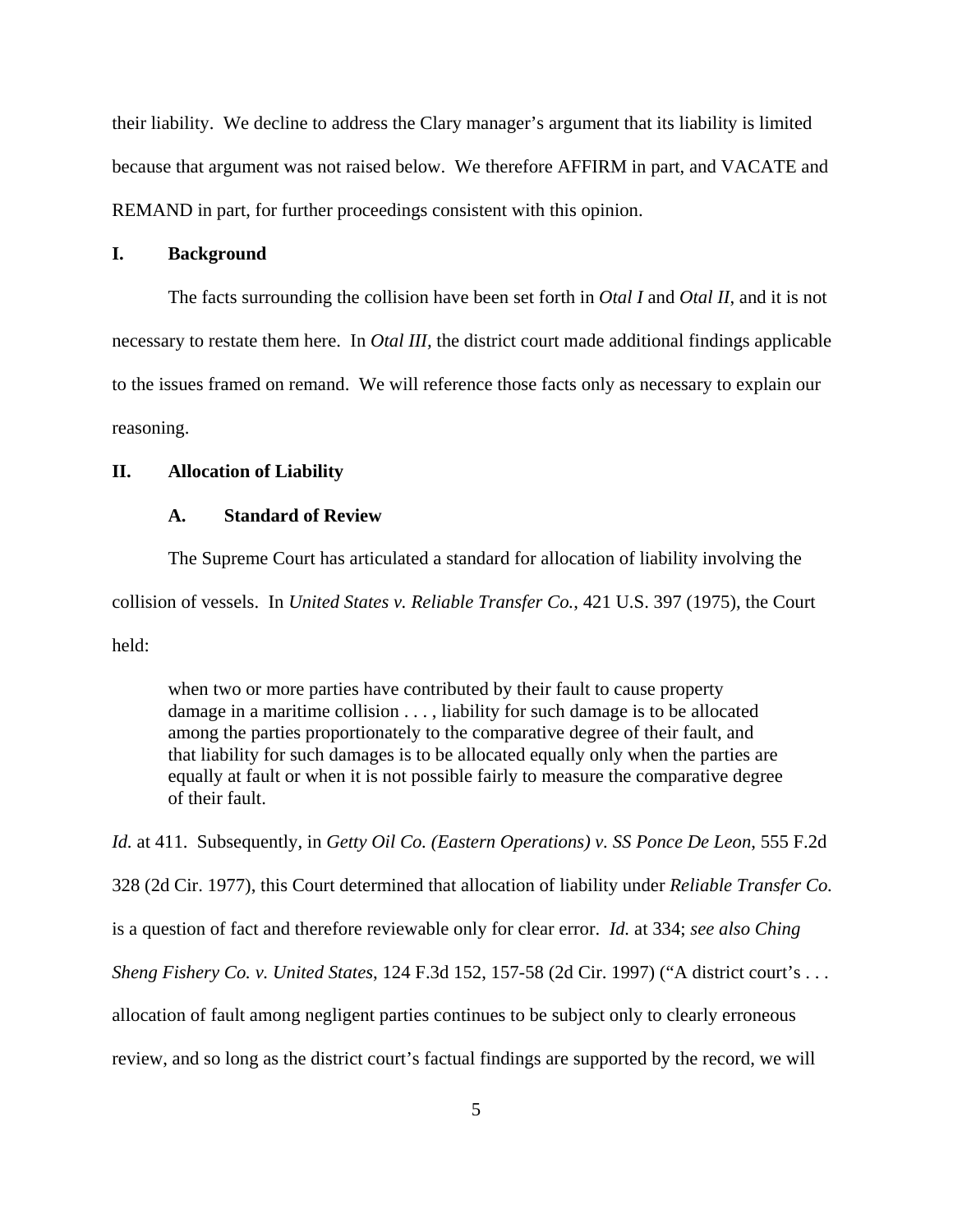not overturn them . . . ." (citation omitted)). "A finding is 'clearly erroneous' when although there is evidence to support it, the reviewing court on the entire evidence is left with the definite and firm conviction that a mistake has been committed." *United States v. U.S. Gypsum Co.*, 333 U.S. 364, 395 (1948). "On the comparative fault inquiry, . . . [the district court] has considerable discretion in determining the relative degrees of each party's fault[.]" *Arabian Am. Oil Co. v. Hellenic Lines, Ltd.*, 633 F. Supp. 659, 670 (S.D.N.Y. 1986) (considering "all the facts and circumstances of this case," allocating fault "in the interests of justice," and noting that "damages, when ascertained, shall be apportioned accordingly"); *see also Elenson v. SS Fortaleza,* No. 90 Civ. 437, 1991 WL 254571, at \*11 (S.D.N.Y. Nov. 21, 1991) (observing that a district court has "considerable discretion in determining the relative degrees of each party's fault in contributing to the collision").

### **B. Analysis**

In our opinion remanding this case, we directed the district court

to consider the relative culpability of each vessel and the relative extent to which the culpability of each caused the collision. In making the culpability comparison, the district court should include in its consideration of the fault of the Clary the fact that its logbook was altered. We hasten to add, however, that allocation of liability for damages, requiring consideration of matters not readily amenable to precise analysis, does not oblige an admiralty judge to do more than provide ultimate percentages of allocation, accompanied only by sufficient explanation to provide a reviewing court with some general understanding of the basis for the decision.

*Otal II,* 494 F.3d at 63.

The district court followed this directive. It first focused on culpability, or "'how

extensively each ship departed from a proper standard of care,' *i.e.*, here, the standard of care as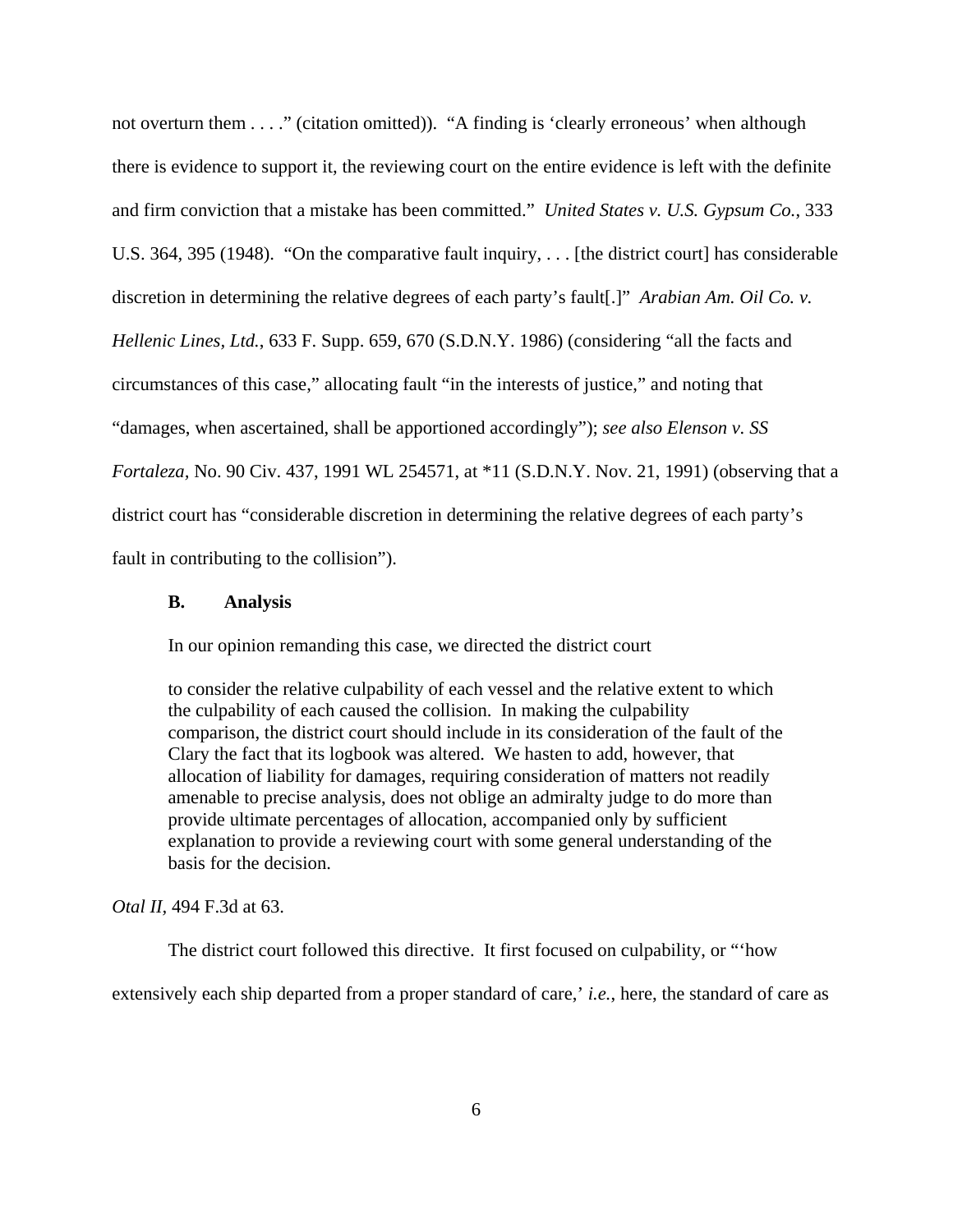set forth in the COLREGS," and analyzed the COLREG<sup>1</sup> violations of each vessel. *Otal III*, 2008 WL 2844019, at \*4 (quoting *Otal II*, 494 F.3d at 62). The district court began by allocating 33 1/3% culpability each to the Kariba, the Tricolor, and the Clary, finding that each vessel "made two acts or omissions that violated the COLREGS," *id.* at \*11—a reasonable starting point in its allocation analysis. The court then factored in the relative seriousness of the COLREG violations, finding in this regard that the Kariba's infractions were the most egregious. The evidence, which shows, among other things, that the Kariba made an abrupt turn directly into the Tricolor rather than slowing its speed, amply supports this conclusion. *See Elenson,* 1991 WL 254571, at \*11 (analyzing number and seriousness of each vessel's COLREG violations to determine relative culpability). The district court also enhanced the Clary's culpability, based on the alteration of its logbook, and determined that the Kariba was 40% culpable for the collision, the Clary was 36% culpable, and the Tricolor was 24% culpable. *Otal III*, 2008 WL 2844019, at \*11-12.

The district court then examined the issue of causation, or "'the extent to which each ship's culpable conduct contributed to causing the collision.'" *Otal III*, 2008 WL 2844019, at \*4 (quoting *Otal II*, 494 F.3d at 62). The district court assigned the highest percentage of liability to the Kariba because its "culpable acts caused the collision to a far greater extent than did the Tricolor's and the Clary's." *Id.* at \*13. The Tricolor, however, was at greater fault than the Clary because its "unsafe speed and overtaking put it in such close proximity with the Kariba that the collision was certain to occur once the Kariba made its abrupt turn." *Id.* The district

<sup>&</sup>lt;sup>1</sup> COLREGS are the navigational duties of a vessel, originally contained in The International Regulations for Preventing Collisions at Sea, Oct. 20, 1972, 28 U.S.T. 3459, and now codified by Congress at 33 U.S.C. § 1602 *et seq. See Otal II*, 494 F.3d at 49.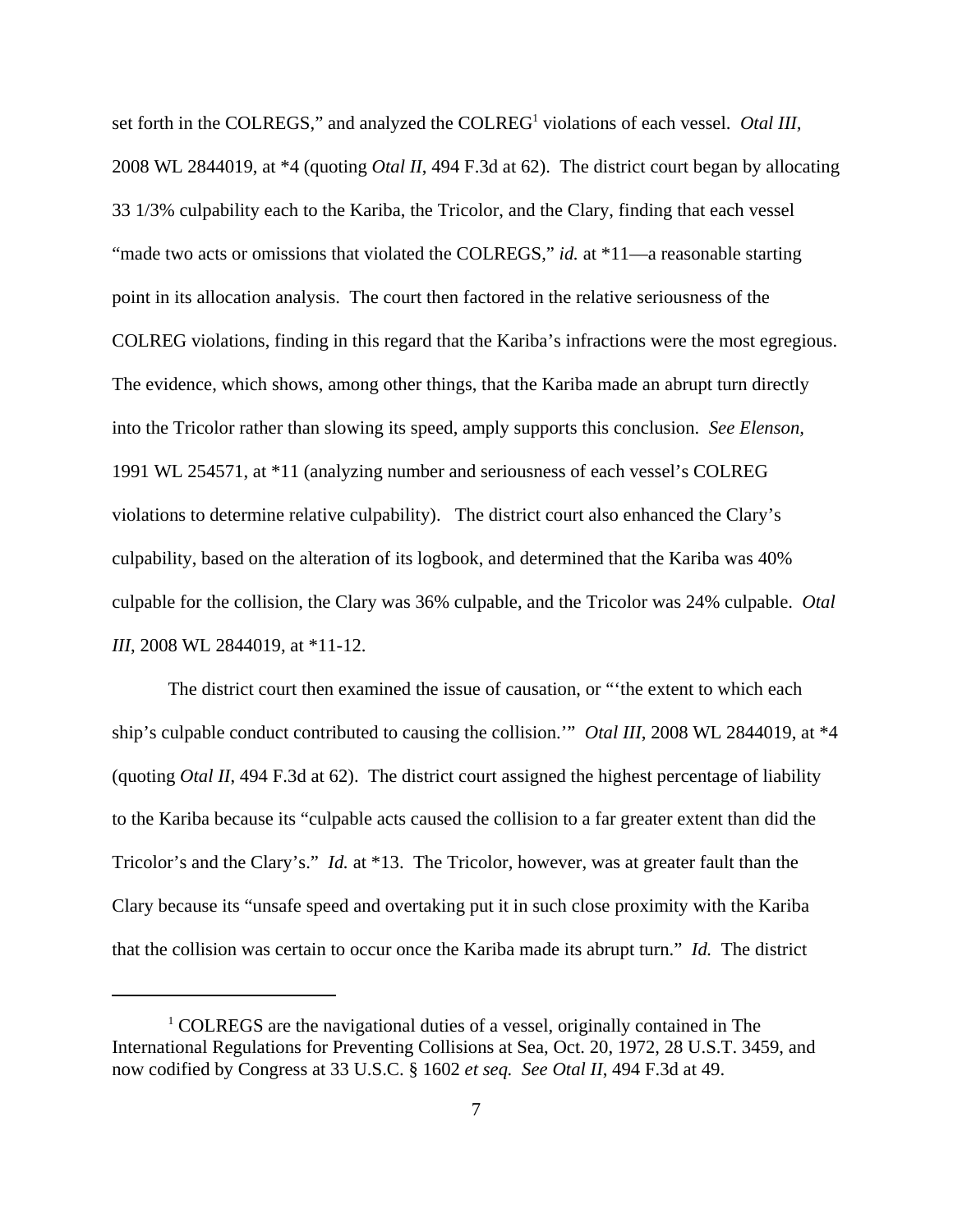court found the Clary's "omissions were less causative than the Tricolor's commissions because it was farther away, and its failures therefore had less of a direct impact." *Id.* The court assessed the vessels' relative causation as follows: Kariba–86%; Tricolor–10%; Clary–4%. *Id.*

In order to reach the ultimate allocation of liability, the district court "considered culpability and causation as equally determinative and computed the average of each vessel's culpability and causation percentages." *Id.* The court's final allocation of liability for the collision was: Kariba–63%; Clary–20%; and Tricolor–17%. *Id.*

All three of the vessel parties have appealed either the liability formula, the allocation percentages, or both. We find nothing amiss with the district court's carefully considered and thoroughly explained formula or its allocation percentages. The district court followed this Court's directive on remand to assess the relative culpability and relative causative impact of each vessel, then merged the two numbers. We vested the district court with broad latitude to fashion a reasonable allocation among the parties. The district court provided "sufficient explanation to provide a reviewing court with some general understanding of the basis for the decision." *Otal II*, 494 F.3d at 63 (citing *Seiriki Kisen Kaisha*, 629 F. Supp. at 1382). Accordingly, we find no clear error in the district court's ultimate allocation of liability among the vessel parties.

### **III. Clary Owners' Request for Limitation of Liability**

The Clary Owners maintain that the district court erred in denying them a limitation of liability under the Limitation of Liability Act because the record did not show that they were aware that the Clary sometimes operated without a lookout. The Cargo Claimants counter that

8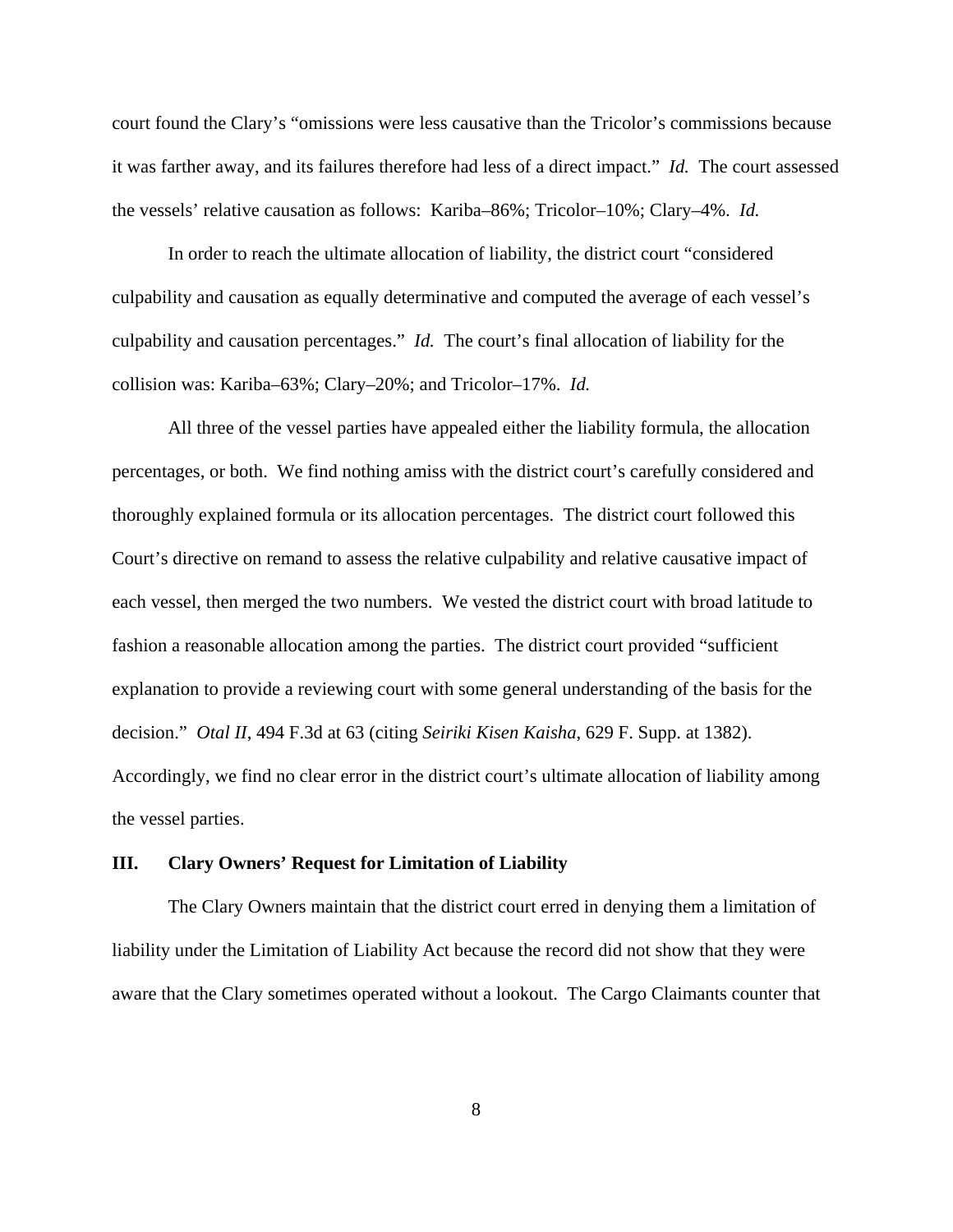the Clary Owners made no attempt to satisfy their burden under the Limitation of Liability Act, and that the record supports the district court's factual determination.

The Limitation of Liability Act provides:

(a) In general. . . . [T]he liability of the owner of a vessel for any claim, debt, or liability described in subsection (b) shall not exceed the value of the vessel and pending freight. . . .

(b) Claims subject to limitation. Unless otherwise excluded by law, claims, debts, and liabilities subject to limitation under subsection (a) are those arising from any embezzlement, loss, or destruction of any property, goods, or merchandise shipped or put on board the vessel, any loss, damage, or injury by collision, or any act, matter, or thing, loss, damage or forfeiture, done, occasioned, or incurred, *without the privity or knowledge of the owner*.

46 U.S.C. § 30505 (emphasis added). Thus, "[i]nstead of being vicariously liable for the full extent of any [damages] caused by the negligence of the captain or crew employed to operate the ship, the owner's liability is limited to the value of the ship unless the owner himself had 'privity or knowledge' of the negligent acts." *In re City of N.Y.*, 522 F.3d 279, 283 (2d Cir. 2008).

Whether a vessel owner is entitled to limit its liability requires a two-step analysis. "'First, the court must determine what acts of negligence . . . caused the accident. Second, the court must determine whether the ship owner had knowledge or privity of those same acts of negligence . . . .'" *In re Moran Towing Corp.*, 166 F. Supp. 2d 773, 775 (E.D.N.Y. 2001) (quoting *In re Keys Jet Ski, Inc.*, 893 F. 2d 1225, 1230 (11th Cir. 1990)). The cargo claimant "bears the initial burden of proving negligence," after which the burden shifts to the shipowner to prove lack of knowledge or privity. *Id.* Both privity and knowledge "turn[ ] on the facts of particular cases." *Coryell v. Phipps*, 317 U.S. 406, 411 (1943); *see also In re Complaint of Messina*, 574 F.3d 119, 125 (2d Cir. 2009) (stating that the determination of whether acts of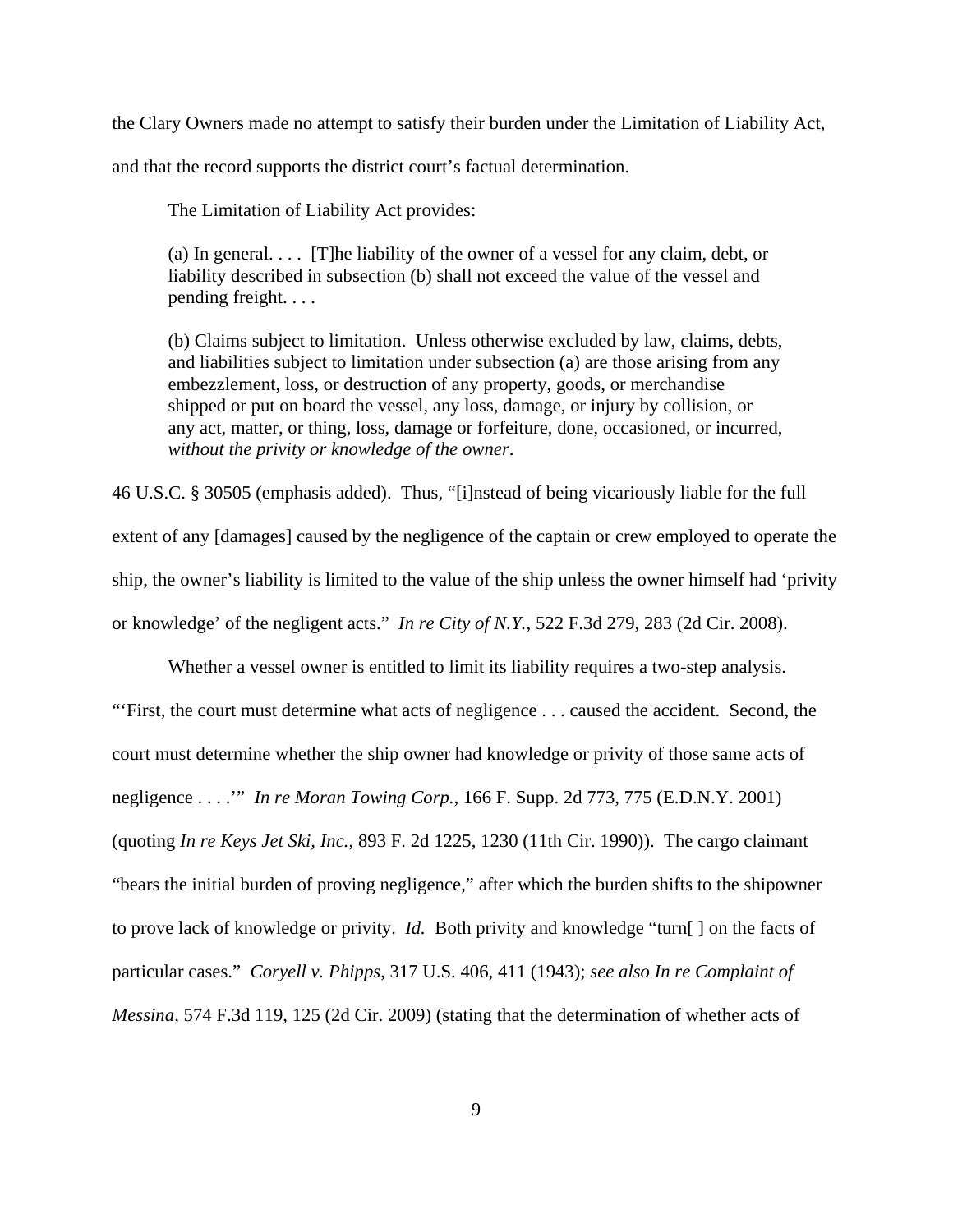negligence are within the knowledge or privity of the owner "is a fact specific undertaking" (internal quotation marks omitted)).

"'Privity or knowledge' can be actual or constructive. Either way, the term usually implies some degree of culpable participation or neglected duty on the shipowner's part; that, for example, it committed a negligent act . . . or through the exercise of reasonable diligence could have prevented the commission of the act . . . ." *Carr v. PMS Fishing Corp.*, 191 F.3d 1, 4 (1st Cir. 1999) (internal citation omitted). Where the shipowner is a corporation, privity and knowledge means "privity and knowledge by a managing agent, officer, or supervising employee of a ship." *Otal III*, 2008 WL 2844019, at \*15. But the captain's negligence or navigational errors are not within the owner's knowledge or privity if the vessel's owner has selected a competent captain. *Id.* In this case, negligence has already been proven. The limitation of liability determination turns on whether the Clary Owners have proved lack of knowledge or privity with respect to the acts of negligence leading to the collision—specifically, whether they knew that the Clary failed to keep a proper lookout.<sup>2</sup>

In addressing the Clary Owners' limitation of liability argument, the district court cited trial testimony of the Clary's Second Officer Toncic "that the standard practice on the ships operated by Mineralien [Clary's manager of the vessel] was for lookouts to work all day and then be put on standby for call up to the bridge if there was trouble." *Id.* at \*16. The court found that Toncic's testimony established that the Clary "did not always have a person on watch from 12 a.m. to 4 a.m." but, if someone was needed, Toncic knew "who should be called on the

 $2$  The Cargo Claimants do not argue that the Clary Owners knew that the Clary failed to take avoiding action promptly, the Clary's other COLREG violation.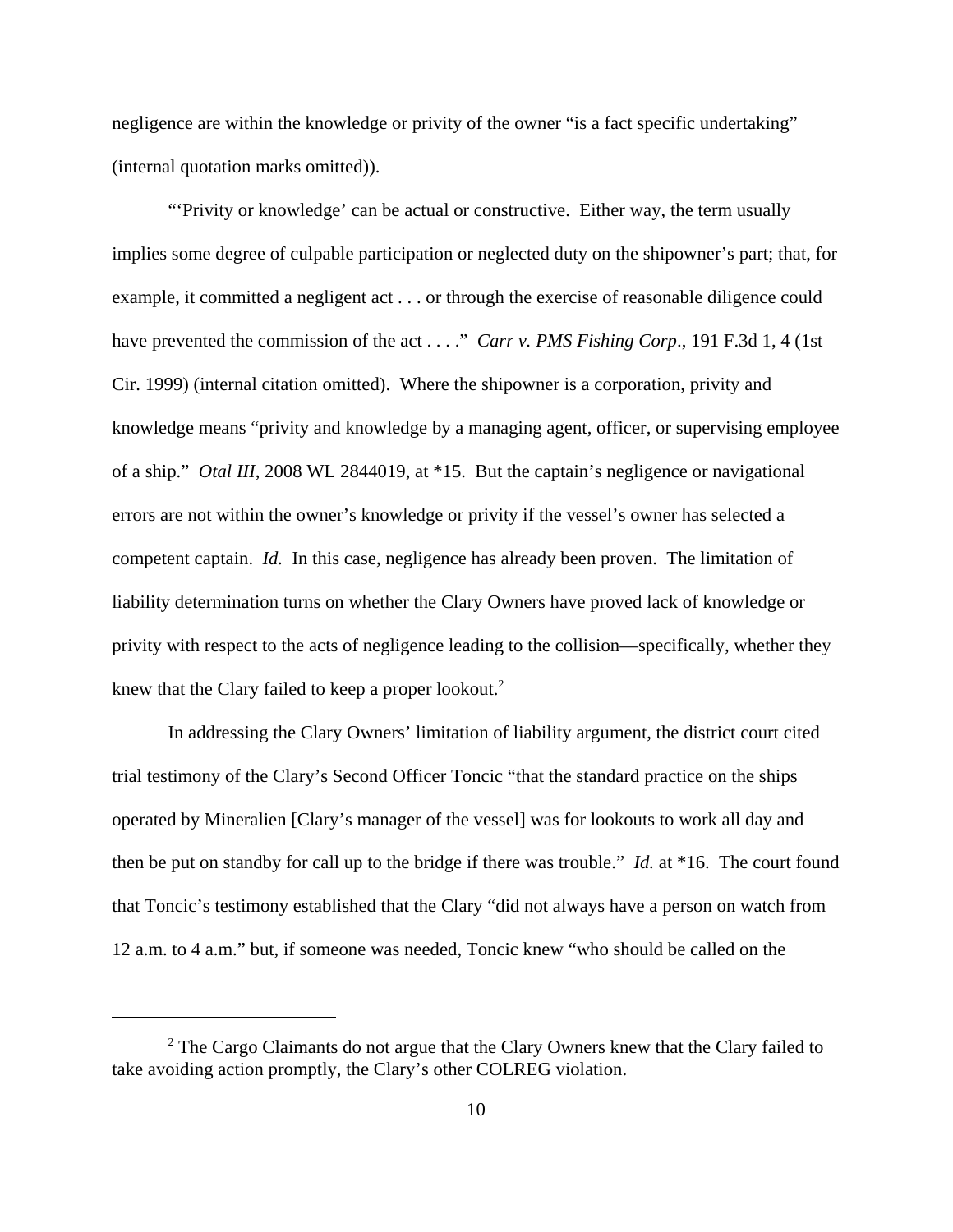bridge. They were not always on the bridge." *Id.* Without a citation to the record, the court then stated that "If a lookout worked at night, he would be paid overtime." *Id.* at \*16. That sentence was immediately followed by a reference to the Cargo Claimants' argument that "the Clary's shoreside owners would have been aware of whether overtime was being logged and paid for lookout duty on a regular nightly basis." *Id.* The district court went on to state:

The Cargo Claimants further note that instead of supervising the Clary's officers to ensure that they posted lookouts as required, the master was asleep in his room at the time of the collision. Trial Tr. 434. The Clary did not bring the master of the Clary to trial to testify in support of the request for limitation of liability.

Therefore, this Court agrees with the Cargo Claimants that the Clary's owners were in privity with and had knowledge of the fact that the Clary at least sometimes failed to keep a proper lookout during the night.

*Id.* The court briefly discussed the Clary's COLREG violations, and concluded that even though the vessel had mandatory operating procedures that required lookouts to be posted in restricted visibility, "the Cargo Claimants have shown that the Clary's owners should have known that the Clary sometimes failed to keep a proper lookout." *Id.* The court held that the Clary Owners could not limit their liability under the Limitation of Liability Act. *Id.* at \*17.

The only factual finding made by the district court to support its conclusion that the Clary Owners had "privity or knowledge" of the Clary's failure to keep a proper lookout was its statement that "[i]f a lookout worked at night, he would be paid overtime." *Id.* at \*16. The court then adopted the Cargo Claimant's *argument* that the Clary Owners would have known if lookouts had actually been posted by reviewing the books that would have shown that overtime had been paid.

The record in this regard does not support the district court's factual finding. The only reference in the trial transcript to possible overtime for seamen on the Clary occurred during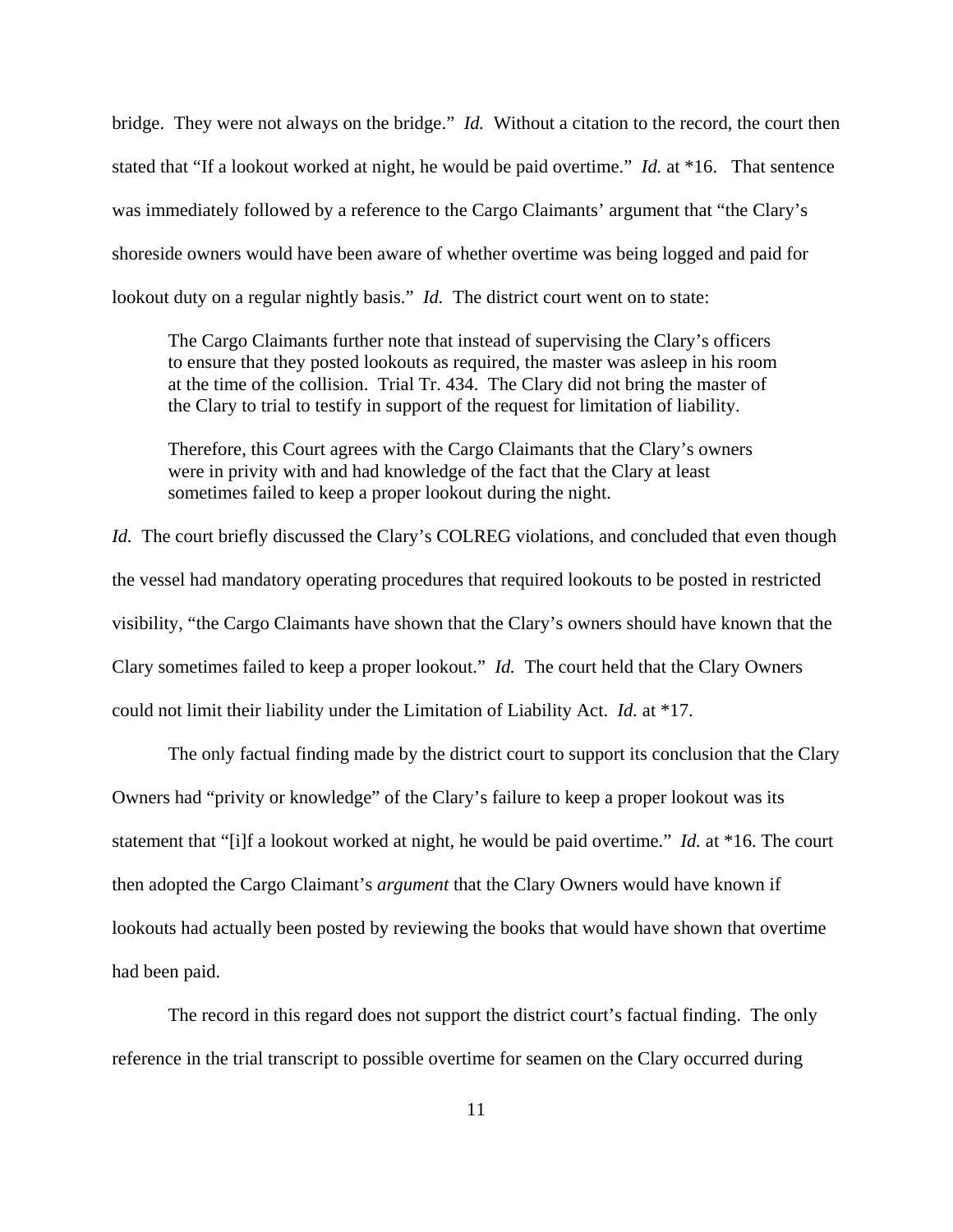Toncic's testimony, when he attempted to distinguish between the duties of Able-Bodied Seamen and Ordinary Seamen. The Clary Owners and Cargo Claimants each quote selected snippets of that testimony in their briefs. In order to understand the gist of what Toncic said, we set forth his testimony at length:

| Q (Attorney):            | You testified that there are three ABs [Able Bodied Seamen] and, I<br>believe, two ordinary seamen on your ship?                                                                                                                                     |
|--------------------------|------------------------------------------------------------------------------------------------------------------------------------------------------------------------------------------------------------------------------------------------------|
| A (Toncic):              | Yes.                                                                                                                                                                                                                                                 |
| Q:                       | Their <sup>[3]</sup> normal duties are day workers?                                                                                                                                                                                                  |
| $A$ :                    | Day workers at sea, doing the watches in port, and they can do watches at<br>sea, if required.                                                                                                                                                       |
| THE COURT:               | Each is assigned to a shift? I mean, does one have the 12 to four and then<br>four to eight and next eight to 12.                                                                                                                                    |
| THE WITNESS:<br>(Toncic) | The ABs, they are assigned to the ships. And ordinary seamens, they were<br>working as a day man. Sometimes, not sometimes They are not<br>doing the watches, working as the day man, but if they are required, they<br>can be called to do watches. |
| THE COURT:               | If they're looking out and $- \Gamma$ 'm just not clear what you're saying. When<br>you say they're day men, what does that mean?                                                                                                                    |
| THE WITNESS:             | That means they start in day, in the morning and they working all the day<br>up until the 5:00. They're not doing the watches.                                                                                                                       |
| THE COURT:               | They're not doing the watch?                                                                                                                                                                                                                         |
| THE WITNESS:             | They are not doing the watch.                                                                                                                                                                                                                        |
| Q:                       | Is it true that you do not ordinarily call them to stand lookout nor<br>helmsman during the night when you're at sea because you have to pay<br>overtime if they work the day after that?                                                            |

<sup>&</sup>lt;sup>3</sup> The use of the word "their" is unclear—whether the attorney meant ABs *and* Ordinary Seamen, or simply Ordinary Seamen. This confusion is clarified later: only Ordinary Seamen are day workers.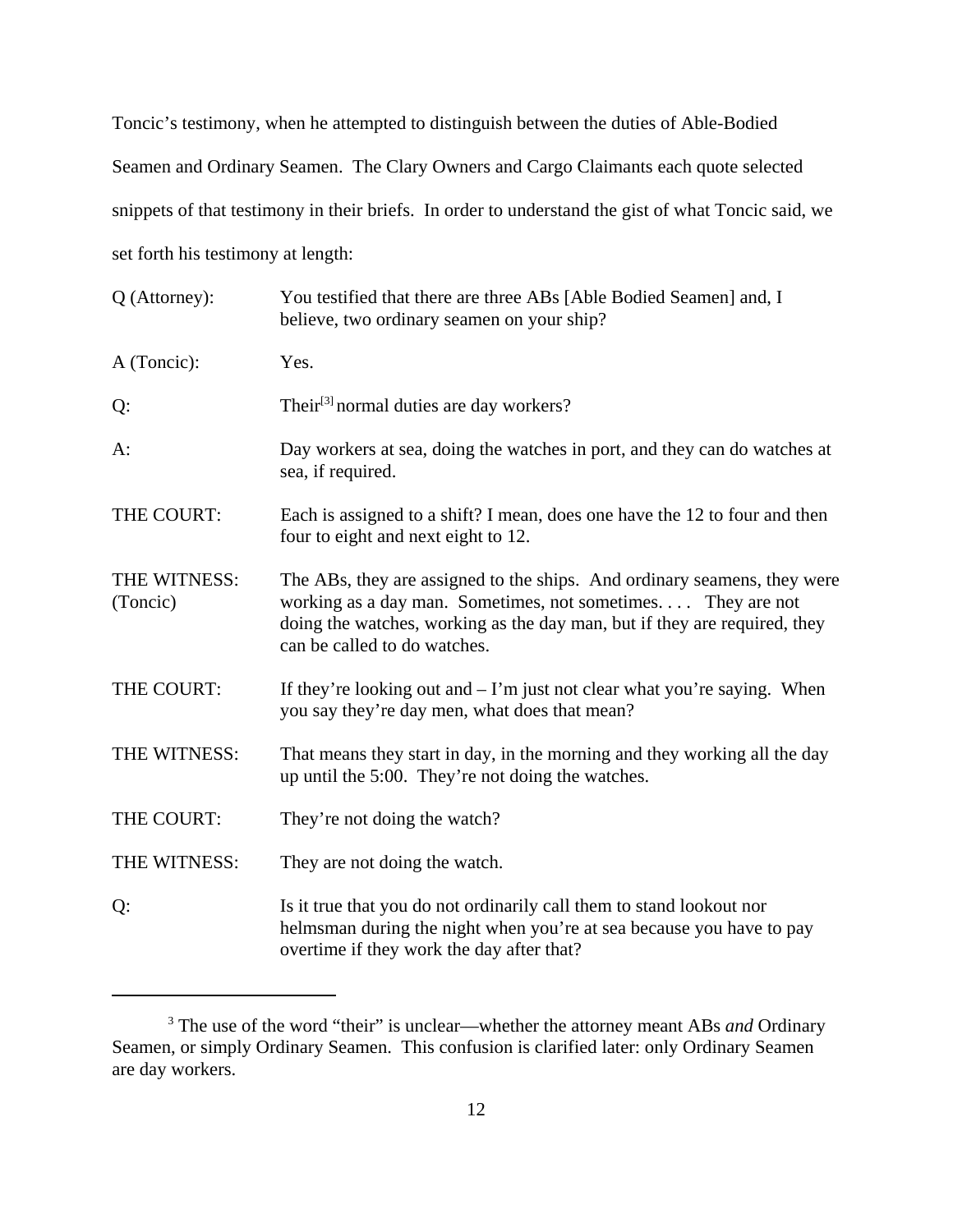| A:         | Can you say again, please?                                                                                                                                                                                                                                                                                                 |
|------------|----------------------------------------------------------------------------------------------------------------------------------------------------------------------------------------------------------------------------------------------------------------------------------------------------------------------------|
| Q:         | Yes. Is it true that you don't ordinarily call them up on the bridge during<br>the night because if you do, they have to be paid overtime on their day<br>watch?                                                                                                                                                           |
| $A$ :      | No. They don't have to be paid overtime. I think that was all include in<br>the contract, some overtime hours.                                                                                                                                                                                                             |
| Q:         | Can you explain that?                                                                                                                                                                                                                                                                                                      |
| $A$ :      | Yeah. The day, the contract says they have eight hours. It was only<br>eight hours. Normal work eight hours, which most on the ship is 24<br>hours. So they can be called for some overtime without any problem.                                                                                                           |
| Q:         | You can call them for overtime without any problem?                                                                                                                                                                                                                                                                        |
| A:         | Yeah, we can call them for overtime. This is not a problem.                                                                                                                                                                                                                                                                |
| Q:         | And is that standard on all the ships operated by Mineralien?                                                                                                                                                                                                                                                              |
| A:         | Say it again.                                                                                                                                                                                                                                                                                                              |
| Q:         | Is that standard practice on all the ships that you sailed on for the same<br>managers?                                                                                                                                                                                                                                    |
| $A$ :      | If it's still the practice, what, to call them $-$                                                                                                                                                                                                                                                                         |
| Q:         | To have them work all day and then just put them on standby for call up if<br>you run into trouble.                                                                                                                                                                                                                        |
| $A$ :      | They are doing as the day man when they are required, they, they were in<br>watches. So it's not that they are there all the time.                                                                                                                                                                                         |
|            | * * *                                                                                                                                                                                                                                                                                                                      |
| THE COURT: | Let me get this day worker clear, since I wish I had that opportunity 50<br>years ago. Are you saying that these people, they work a regular nine to<br>five or eight-to-five day and then there is no assigned person to look out<br>from eight to 12 at night or midnight to 4 a.m. every single night? Is that<br>true? |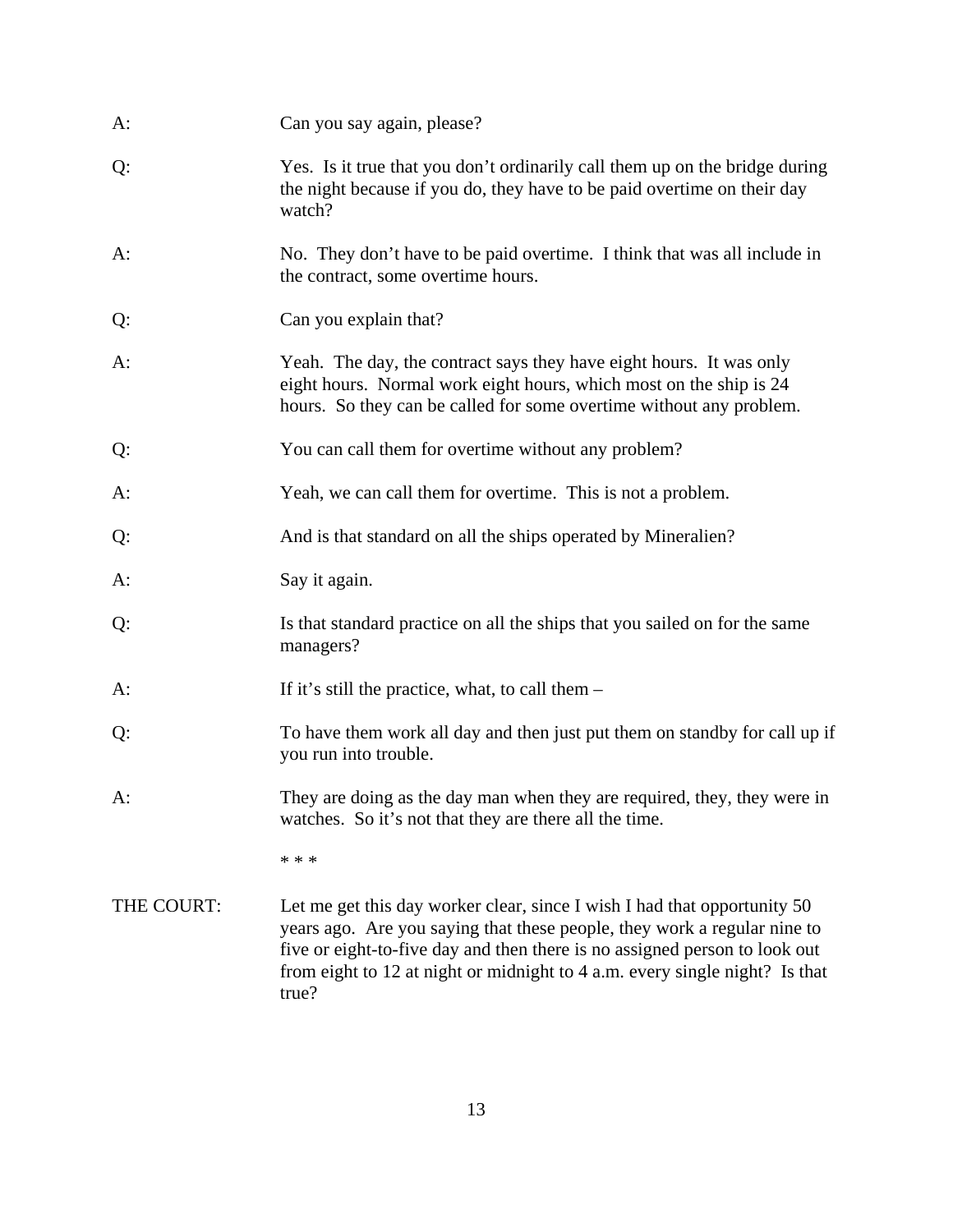- THE WITNESS: We have to work in, those two seamen and three ABs and the ordinary seamans, they are day master, working starting in the morning and finishing in the evening.
- THE COURT: And they go to sleep?
- THE WITNESS: Yes. And three ABs, they are assigned to the watches. Each one in the line officers, one AB is assigned to the, to the ship mate's watch, another is with the second officer, the third is with the third officer.
- THE COURT: So there's always one on watch 12 to four?
- THE WITNESS: No, but if we need it, we know who should be called on the bridge. They were not always on the bridge.
- THE COURT: There are times when there's no able body who is looking out at the bow?
- THE WITNESS: There is sometimes, yes.

\* \* \*

- THE COURT: I'm sorry to keep bringing this up. It sort of brings back old times. Is there no rule that requires an ordinary to do watches? In other words, it's really basically a day worker occupation, these days? Do you understand what I mean? In other words, the ordinaries as a regular course of business, throughout the shipping business, do not have assigned watches that they must be available for, like the 12 to four or four to eight?
- THE WITNESS: ABs, yes but ordinary-
- THE COURT: No, no, ordinaries. That's where I came in.
- THE WITNESS: No. I mean we can call them if we really need them.
- THE COURT: No. I got that part. But basically throughout the industry, they go to bed at 5:00, they eat dinner and –
- THE WITNESS: Five, 6:00. In the special circumstances, we can call them, like if it's required by the master, or if the special occasions considering the traffic or the weather, they can be called. But usually there is during the night one watch, one lookout with the officer, at the open sea and this one is the AB. And in the port and during the, approaching the port wherever the pilot is or in the port, there is a difference.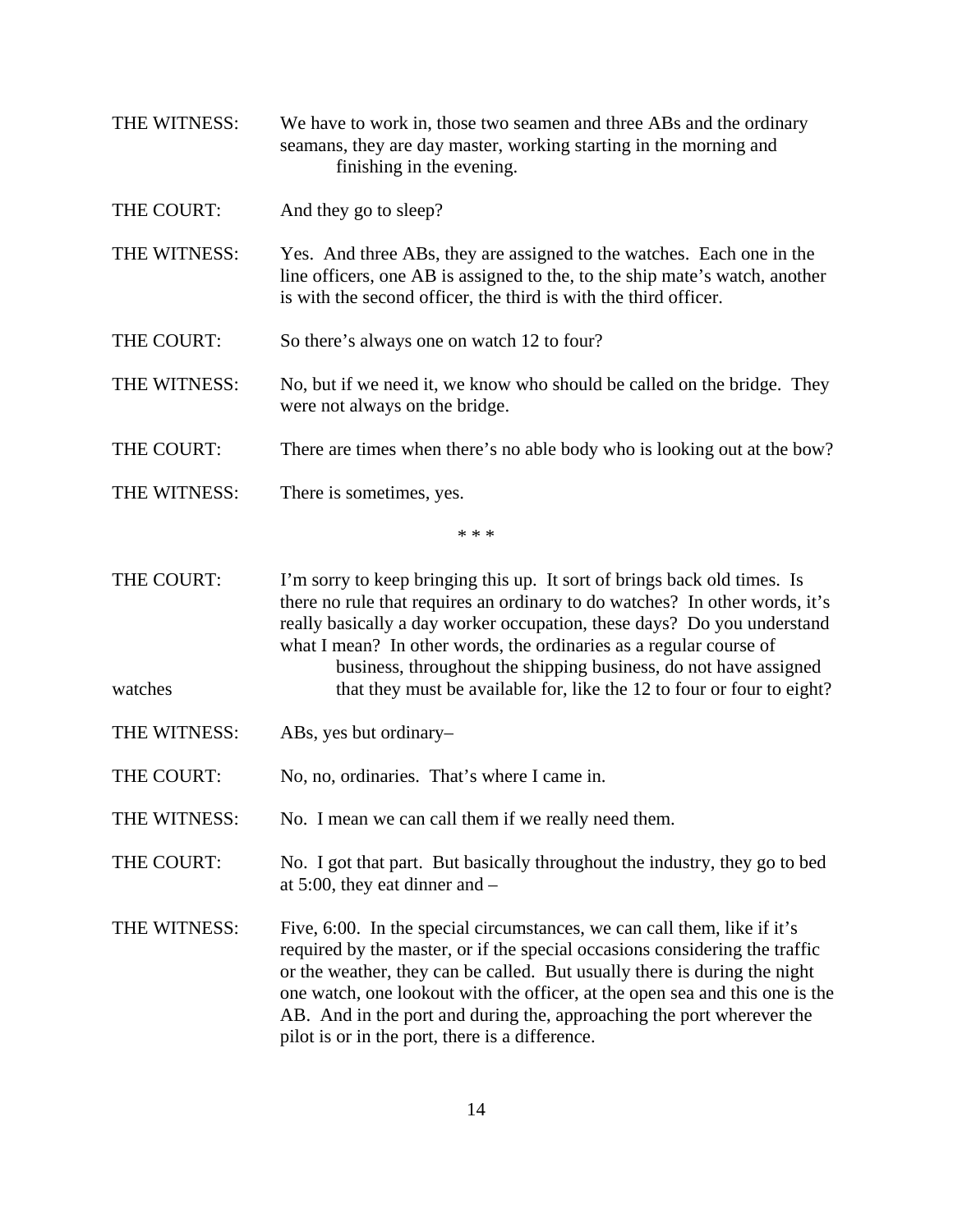Despite Toncic's obvious problems in understanding and expressing himself in English, his descriptions of the respective duties of Ordinary Seamen and Able-Bodied Seamen and of the Clary's overtime pay practices are clear enough for our purposes. In essence, Toncic described a work scenario in which the two Ordinary Seamen assigned to the Clary would work an eight hour day shift. They would perform watches when the vessel approached port or while it was in port, and they could be asked to perform a watch while the vessel was at sea, if needed. Ordinary Seamen did not have to be paid overtime if they were occasionally asked to perform a watch at sea because their contract allowed them to work some overtime hours, without requiring additional payment. On the other hand, the three Able-Bodied Seamen on the vessel were not considered "day workers." They were assigned to watches at sea as a matter of course, although they did not always physically appear on duty. Nothing in Toncic's testimony suggested that Able Bodied Seamen were paid overtime while on watch: because such watches constituted an assigned duty, and because Able-Bodied Seamen were not limited to an eight-hour workday, it can be inferred they would not be paid overtime for watch duty.

Thus, Toncic's testimony indicates that only Ordinary Seamen could be paid overtime, but they were not; and there was no testimony that Able-Bodied Seamen were paid overtime. We do not find support in the record for the district court's finding of fact that all "lookouts" were paid overtime (regardless of *which* type of seaman they were), and thus that finding is clearly erroneous and must be set aside. *See Canizzo v. Farrell Lines, Inc.,* 579 F.2d 682, 686 (2d Cir. 1978) ("Where no substantial evidence supports a factual determination, it is clearly erroneous, and properly set aside.").

15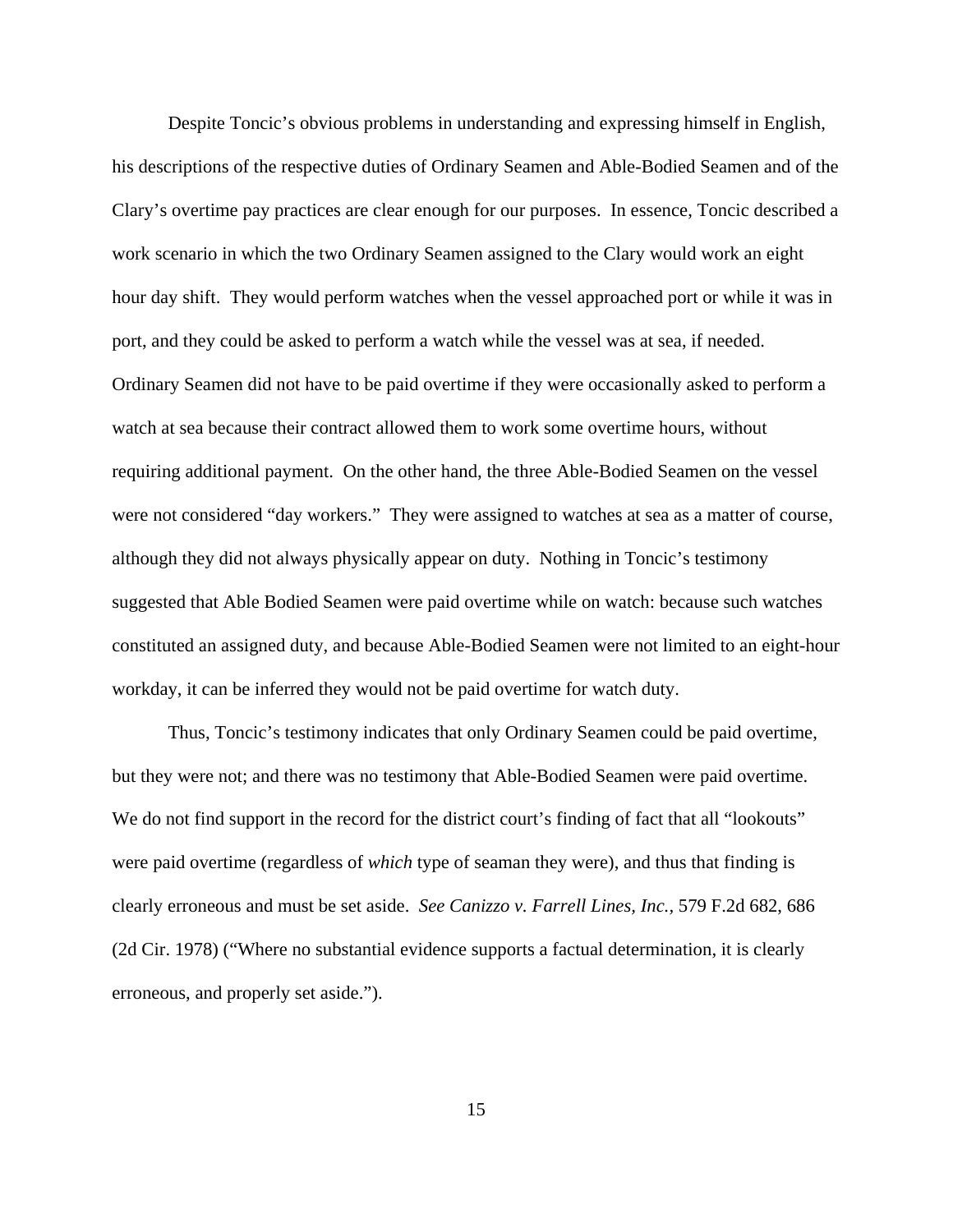This error is significant. The thrust of the Cargo Claimants' argument, which found favor with the district court, was that the Clary Owners could have known that the Clary "was not posting lookouts had they consulted the overtime records, because A.B.s (Able Bodied Seamen) who stand watch would have been paid overtime." From that fact, the Cargo Claimants argue the following: because the Able-Bodied Seamen were not being paid overtime, the Clary Owners could have discovered that fact and therefore the Owners had the requisite "knowledge," cognizable under the Limitation of Liability Act of the Clary's negligence, *i.e.*, that neither on previous nights nor on the night of the collision were Able-Bodied Seamen standing watch.

Without a factual connection to overtime payments or lack thereof, nothing in the district court's analysis of limitation of liability demonstrates that the Clary Owners had the requisite knowledge that lookouts were not being posted. The district court mentioned that the master was asleep in his room at the time of the collision instead of supervising the vessel's officers to ensure that lookouts were properly posted. The Cargo Claimants, however, do not rely on this fact to argue that the Clary Owners could or should have known what had occurred—particularly since the district court appeared to accept the Clary Owners' argument that they had "selected a competent master and had no knowledge of any pattern of navigational errors by him." *Otal III*, 2008 WL 2844019, at \*15.

The question then becomes whether the district court's clear error is sufficient for us to reverse the judgment and direct that a judgment be entered holding the Clary Owners not liable under the Limitation of Liability Act. We hold that there are insufficient facts for us to make such a determination. The district court accepted the Cargo Claimants' erroneous argument from the lack of overtime records about what the Clary Owners should have known about the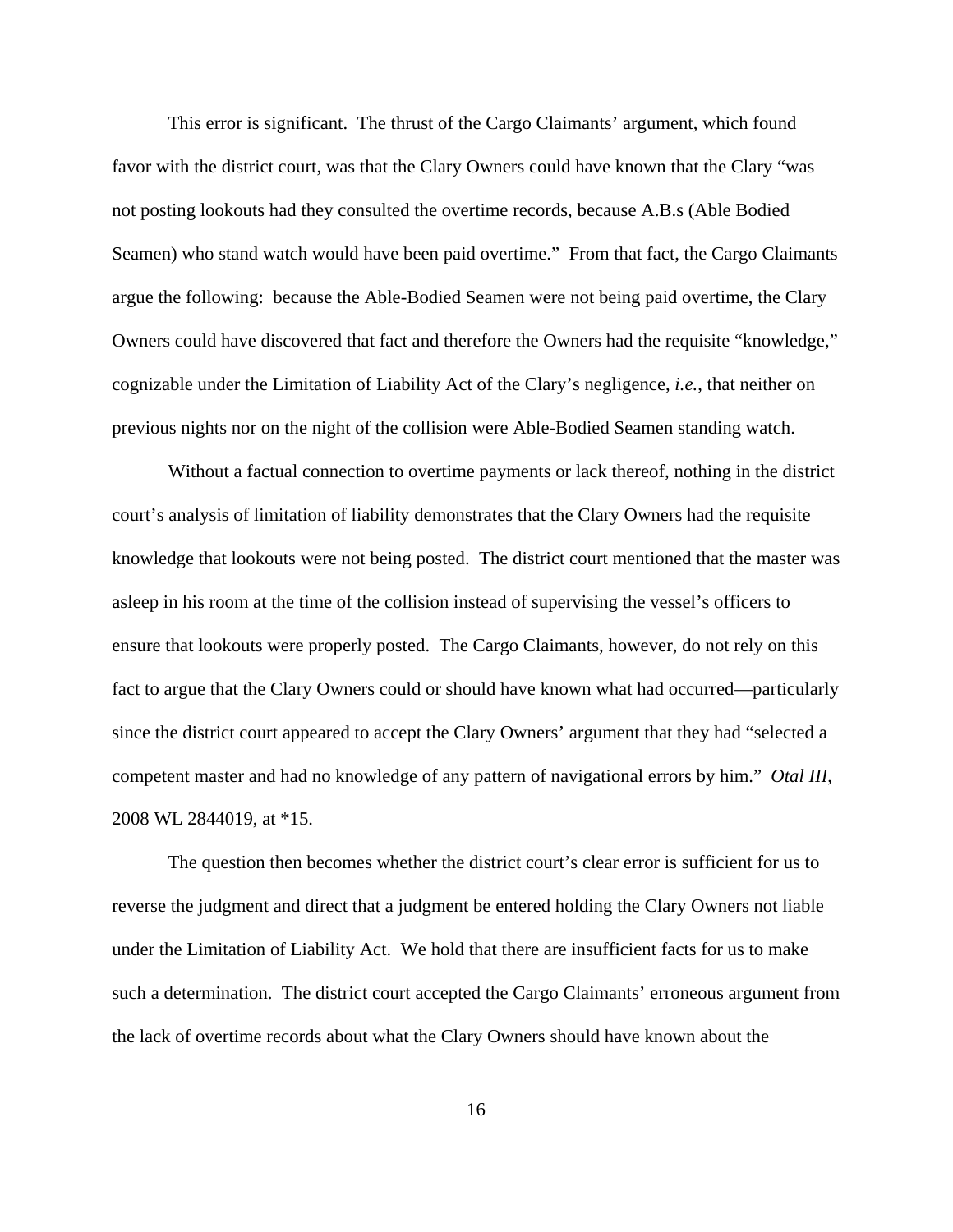negligent failure to post lookouts, rather than addressing what the Clary Owners had proved that they did not know about that negligence. As a result, the court never made a specific finding about whether (putting aside the erroneous argument based on overtime) the Clary Owners had met their burden under the statute that they were without knowledge of the negligence that contributed to the collision. As the record evidence does not compel a conclusion either way about that question, it is for the district court as factfinder, and not for us, to make that finding.

The Clary Owners insist that they satisfied their burden proving lack of privity or knowledge because the trial testimony of two witnesses and numerous documents showed that they employed a competent crew and the Clary's watch officer was, as the district court found, "properly educated and trained and was fully qualified and competent." *Id.* They tout their mandatory operating procedures (requiring lookouts to be posted), weekly management team meetings, audits, restricted visibility checklists and other safeguards as proof that they satisfied their burden. Given that conflicting inferences can be drawn from the evidence of certain actions taken by the Clary Owners, coupled with the absence of evidence about whether those actions were adequately followed up, it is for the finder of fact to decide what inferences should be drawn from that state of the evidence about the Clary Owners' knowledge. Accordingly, we must remand for the district court to make a specific factual determination of the issue, but free of the error that infected its previous conclusion. That determination shall be based on and limited to a review of the existing record.